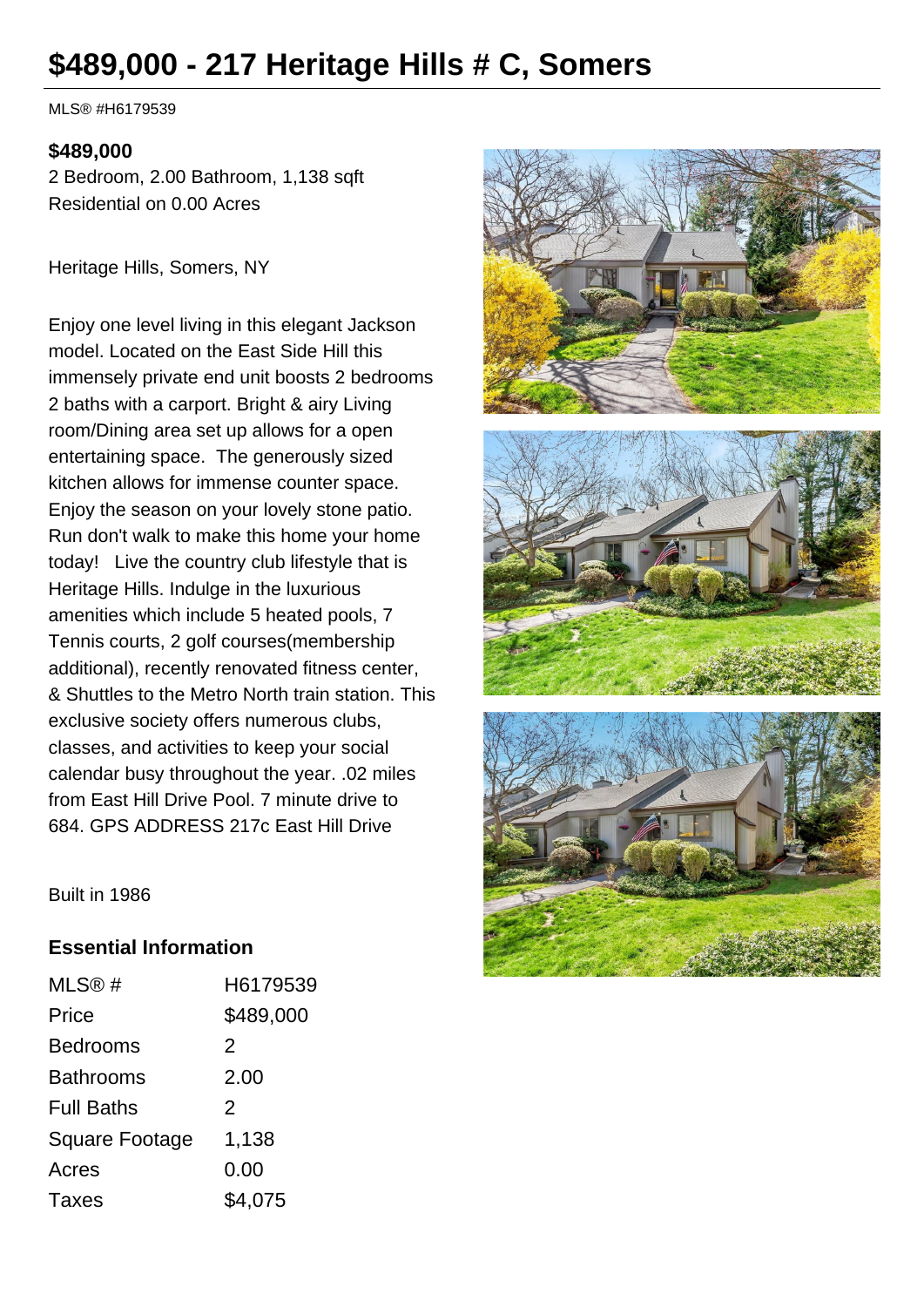| <b>Year Built</b> | 1986               |
|-------------------|--------------------|
| <b>Type</b>       | <b>Residential</b> |
| Sub-Type          | Condominium        |
| <b>Style</b>      | Townhouse          |
| <b>Status</b>     | Active             |

## **Community Information**

| <b>Address</b> | 217 Heritage Hills # C |
|----------------|------------------------|
| Subdivision    | <b>Heritage Hills</b>  |
| City           | <b>Somers</b>          |
| County         | Westchester            |
| <b>State</b>   | NY                     |
| Zip Code       | 10589                  |

## **Amenities**

| Included   | <b>Near Public Transit, Private</b> |
|------------|-------------------------------------|
| Parking    | Assigned, Carport                   |
| Garages    | Assigned, Carport                   |
| Waterfront | Lake/Pond/Stream                    |
| Has Pool   | Yes                                 |

## **Interior**

| <b>Interior Features</b> | Private Laundry, Cathedral Ceiling(s), Eat-in Kitchen, Exercise Room,<br>Master Bath, Pantry, Walk-In Closet(s) |
|--------------------------|-----------------------------------------------------------------------------------------------------------------|
| Appliances               | Dishwasher, Dryer, Refrigerator, Washer                                                                         |
| Heating                  | Electric, Baseboard, Radiant                                                                                    |
| Cooling                  | <b>Central Air</b>                                                                                              |
| <b>Basement</b>          | <b>None</b>                                                                                                     |
| Fireplace                | Yes                                                                                                             |
| # of Fireplaces          | 1                                                                                                               |
| # of Stories             |                                                                                                                 |

## **Exterior**

| Construction                              | <b>Wood Siding</b>           |
|-------------------------------------------|------------------------------|
| <b>Exterior Features</b> Basketball Court |                              |
| Lot Description                           | Near Public Transit, Private |
| <b>Exterior</b>                           | <b>Wood Siding</b>           |

## **School Information**